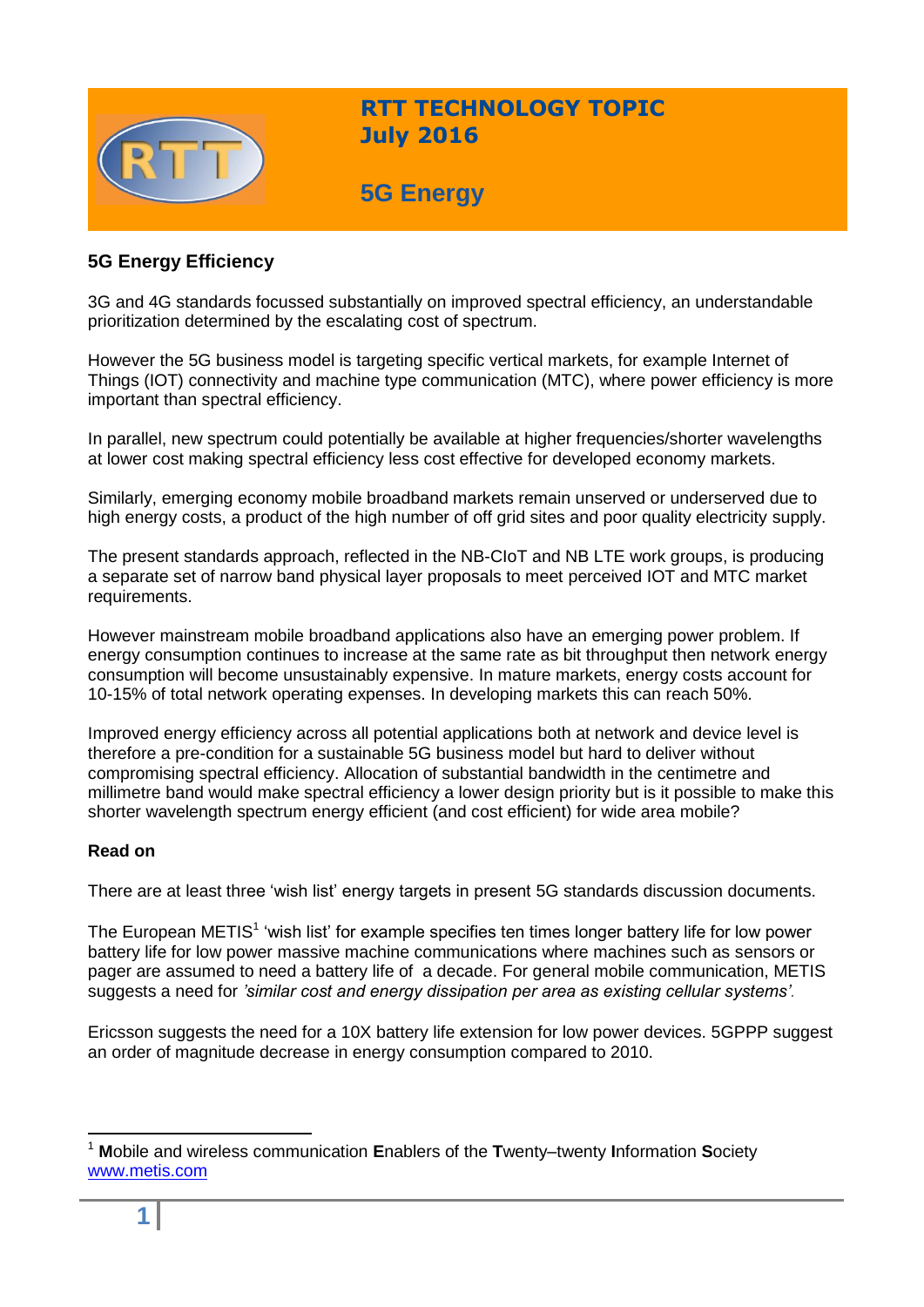| A European METIS definition<br>of 5G<br><b>Mobile and wireless</b><br><b>communications Enablers</b><br>for the Twenty-twenty<br><b>Information Society</b>             | A vendor definition of 5G<br>(Ericsson)             | A 5G PPP definition of 5G                                   |
|-------------------------------------------------------------------------------------------------------------------------------------------------------------------------|-----------------------------------------------------|-------------------------------------------------------------|
| Ten times longer battery life<br>for low-power massive<br>machine communications<br>where machines such as<br>sensors or pagers will have a<br>battery life of a decade | 10X battery life extension for<br>low power devices | 1/10x decrease in energy<br>consumption compared<br>to 2010 |

There are two useful and relevant White papers on present and future network and device energy consumption and *'Lean Carrier'* concepts, a Nokia White Paper, *'Technology Vision 2020- Flatten Network Energy Consumption'* and a White Paper from Ericsson.

<http://info.networks.nokia.com/Technology-Vision-2020-Flatten-Network-Energy-LP.html> [www.ericsson.com/res/docs/2015/energy-performance-of-5g-nx.pdf](http://www.ericsson.com/res/docs/2015/energy-performance-of-5g-nx.pdf)

The Ericsson White Paper highlights how the deployment of small cells increases network performance (throughput and capacity) but potentially uses three times more power than an equivalent macro network due to increased signalling overhead.

The Nokia paper points out that the radio access network accounts for 80% of all mobile network energy use with consumption increasing by between 15 and 35% every year. At the physical layer, only 15% of this energy is used for forwarding bits, the rest disappears into fans and cooling systems, heating and lighting, uninterruptible and other power supplies and running idle resources.

A (partial) solution is to dynamically reduce reference signalling to reduce inter cell interference. This allows higher order modulation including the 256 level QAM now supported in LTE to be used in larger cells including areas with cell overlap.

However there is also a need to focus on base station baseband and RF efficiency improvements including site optimisation (reduced cooling and feeder losses), the use of higher voltage DC or AC, RF power amplifier linearization and dormancy concepts in which unused radio channels are taken off line in low traffic loading.

Beam forming is referenced as a mechanism for improving RF efficiency but the cost is additional baseband consumption. The general assumption is that DSP performance improvements can keep pace with these increased baseband requirements but digital signal processing is increasingly constrained by gate capacity and input voltage reduction rather than Moore's law.

Brute force DSP is not a long term answer.

The argument is that LTE can be made more efficient than GSM in terms of traffic per watt. In practice GSM coverage is still much better in many rural areas so the link budget difference will be a dominant factor. What is probably more important is that LTE is significantly more power efficient than 3G CDMA with up to six times as much throughput per cell for an equivalent energy consumption. Pragmatically the best approach from an energy efficiency (and cost efficiency) perspective is to decommission all 3G hardware and run one or two GSM carriers alongside an LTE carrier.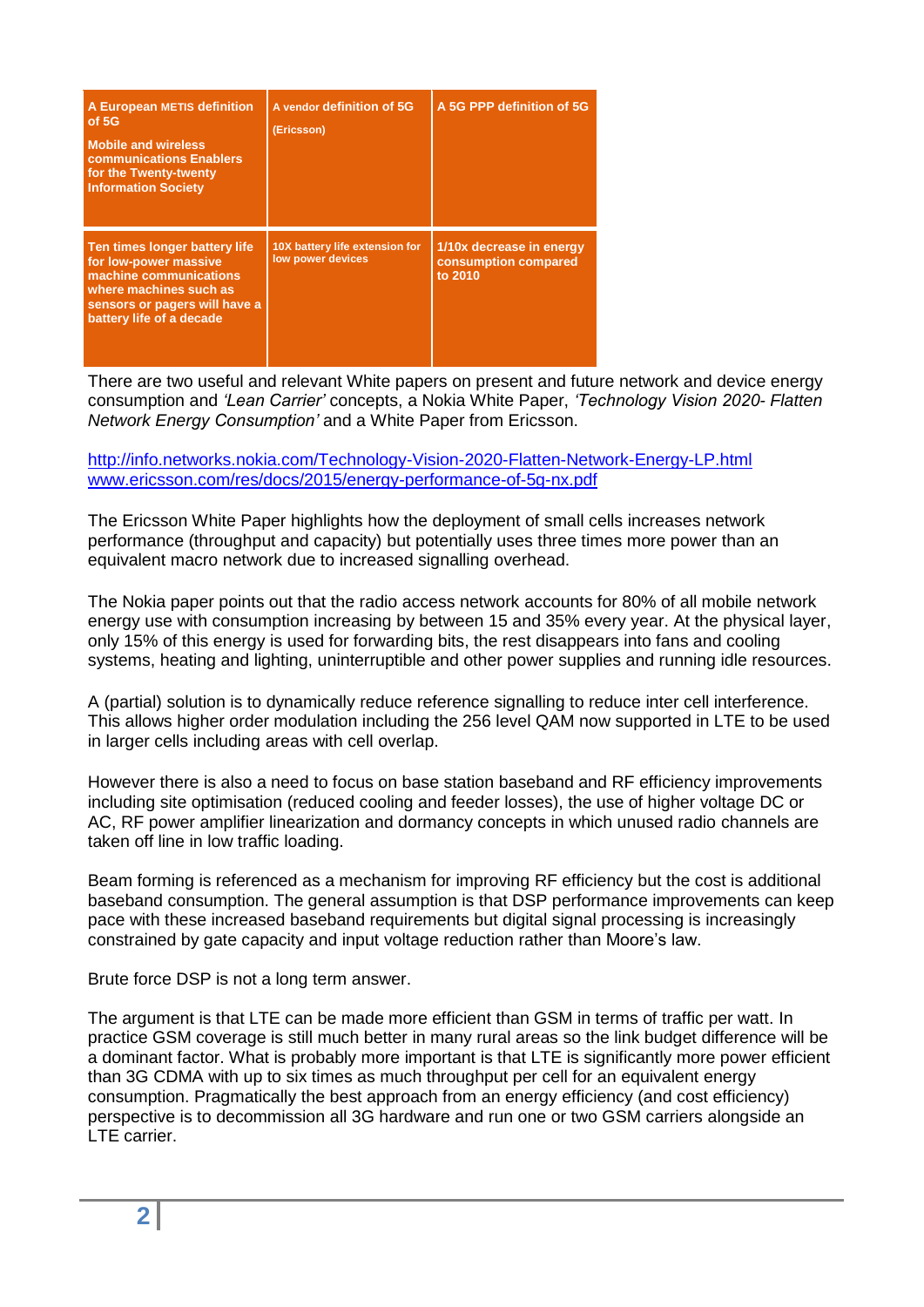There is of course a legacy issue here. Operator CFO's quite rightly expect telco equipment to last for 10 to 15 years and it can be expensive to decommission legacy hardware with an associated engineering opportunity cost that can outweigh energy cost savings. Given that 50% of traffic is delivered through 15% of sites there are opportunities to focus upgrades where they deliver maximum cost benefit but this has to be managed in the context of meeting vertical market requirements.

The automotive industry for example makes a compelling technical case for better geographic coverage and a 1 in 10 $<sup>5</sup>$  packet loss threshold.</sup>

Delivering one or the other would require a 4G link budget increase of 15 dB. This is now included in the Release 13 standard documents. Delivering both implies another 15 dB. This is being discussed for 5G as part of Release 14.

A link budget increase of this order of magnitude is presently economically unimaginable. Increasing the link budget by 10 dB implies a site density increase of 273% assuming no change in present power outputs and sensitivity thresholds. Increasing power output to 10 watts on the uplink would help but would introduce inter and intra system co-existence issues as would an equivalent increase in downlink power, 200 watt base stations for example.

An alternative is to improve sensitivity. One of the ways to do this apart from reducing transmit power (which doesn't solve the directional link budget issue) is to use a narrow band radio channel. NB-CIoT and NB-LTE for example both support 200 KHz channel bandwidth with uplink sub carrier spacing of 15 KHz (NB=LTE) or 3.75 KHz (NB-CIoT) and downlink sub carrier spacing of 15 KHz or 3.75 KHz.

The use of simple constant envelope modulation, either BPSK or GMSK, means that power efficient (>50% system efficiency) Class C amplifiers can be used so the net result is lower power consumption but with constrained peak data rates. You also miss out on the multiplexing gain achievable from wider bandwidth channels so there is an associated capacity hit. At system level there is also an issue of how to implement narrow band channels directly adjacent to the wider band channels in LTE, for example 5 and 10 or 20 MHz.

However it is not just an issue of channel bandwidth but the width of the pass band, many of which are becoming wider. Band 5 for example, the US 850 band, can now theoretically be replaced with Band 26 increasing the pass band from 25+25 MHz to 35+35 MHz with an additional extension possible by consolidating the new 'super band' with the SMR sub band (Band 27). This also has the effect of reducing the duplex gap and guard bands. Consolidating Band 4, Band 10 and Band 25 creates a matching wider pass band AWS super set at 1800 MHz.

These wider super set pass bands make it easier to re-farm existing spectrum from narrower band legacy CDMA or GSM to 5 or 10 MHz or aggregated carrier LTE but the related impact is a softening of the filter band edges. This can be addressed by adding extra filters, for example roofing filters, but these introduce additional insertion loss (and cost).

This begs the question as to how improvements in spectral efficiency have been achieved. The answer from 2G onwards has been improvements in speech coding and channel coding which allows the networks to work at a lower C to I or in other words to have a radio interface that is more tolerant to inter system and intra system interference.

Theoretical gains have also been achieved in 3G and more effectively in 4G by implementing higher level non constant envelope modulation but the additional amplitude components have required additional signal processing to recover RF power amplifier system efficiency. This whole generation of adaptive modulation and coding and error detection and correction schemes work well in theory but introduce additional coding and signalling overheads which absorb bandwidth and lower the energy per bit so have an impact on the link budget. The 'lean carrier' solution,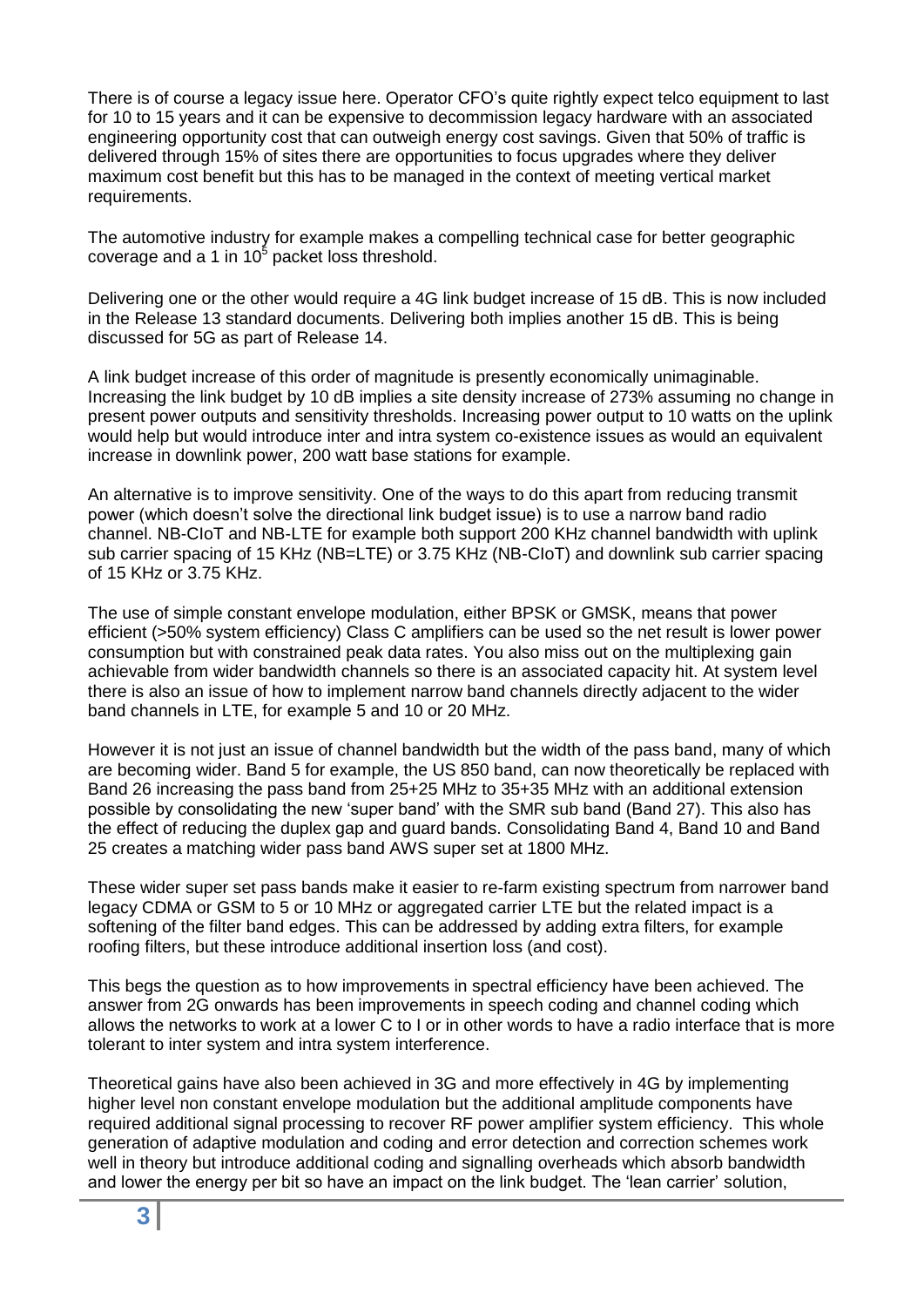referenced earlier, reduces coding and signalling overhead but the higher order modulation projects more power into adjacent channels. Essentially there is always going to be a trade-off between in band and out of band performance.

So what are the other possibilities for 5G and how do these correlate with present spectrum thinking?

In last month's technology topic, *'Guided Media- where next?'* we discussed how beam width and bandwidth are a proxy for power. A narrow beam concentrates RF energy where it is needed but bandwidth ratios of 10% or less are needed to achieve sufficient linearity to enable adaptive beam forming and to allow for optimum RF matching reducing component to component return loss.

The wavelength spacing needed between antenna elements in base station and user device antenna arrays means that this RF efficiency can only be realised at centimetre or millimetre wavelengths.

Similarly the 500 MHz of channel bandwidth needed for high bit rate 5G with optimum multiplexing gain requires a centre frequency of at least 50GHz to meet the linearity and matching needs of high bit rate high throughput wide area mobile networks.

Present thinking in the industry suggests that spectrum in the metre band below 6 GHz and 3 GHz (refarmed 4G spectrum) will be needed to deliver low cost energy efficient 5G. In the centimetre band, there is vendor and operator support for 28 GHz. However this assumption is based on propagation models that become progressively less accurate at shorter wavelengths (and quite honestly are not useful beyond 2 GHz).

A one degree beam width adaptive antenna in the millimetre band can deliver 40 dB of isotropic gain which more than off sets any potential propagation loss. Note that the longer wavelengths at 700 MHz often result in negative antenna gains of the order of -7 dB or more which adds to this 40 dB difference.

However RF efficiency also depends on interference management and mitigation.

There are many opportunities in a narrow beam network to manager RF interference more effectively but the cost will be additional baseband processing load and intra system and intersystem timing will need to improve.

Similarly there are many opportunities to improve power down modes both in base stations and user and IOT and MTC devices but only if timing is more aggressively managed (a topic to which we return in future technology topics).

#### **Summary**

Power efficiency in 5G is discussed in standards meetings in an IoT and MTC context but the broader issue of high bit rate mobile broadband power consumption gets less attention.

RF and baseband consumption in user devices and base stations is presently increasing both in relative and actual terms. There are marginal improvements being made and proposed which will reduce energy per bit but essentially these reduce rather than resolve the longer term energy consumption conundrum.

At network level it can also be observed that backhaul energy consumption is increasing. The combined traffic per watt trend is not going in the right direction. It is hard to see how that can change without a wider recognition that the centimetre and millimetre bands offer a potentially major improvement in RF link budget, lower intra and inter system interference (delivering a